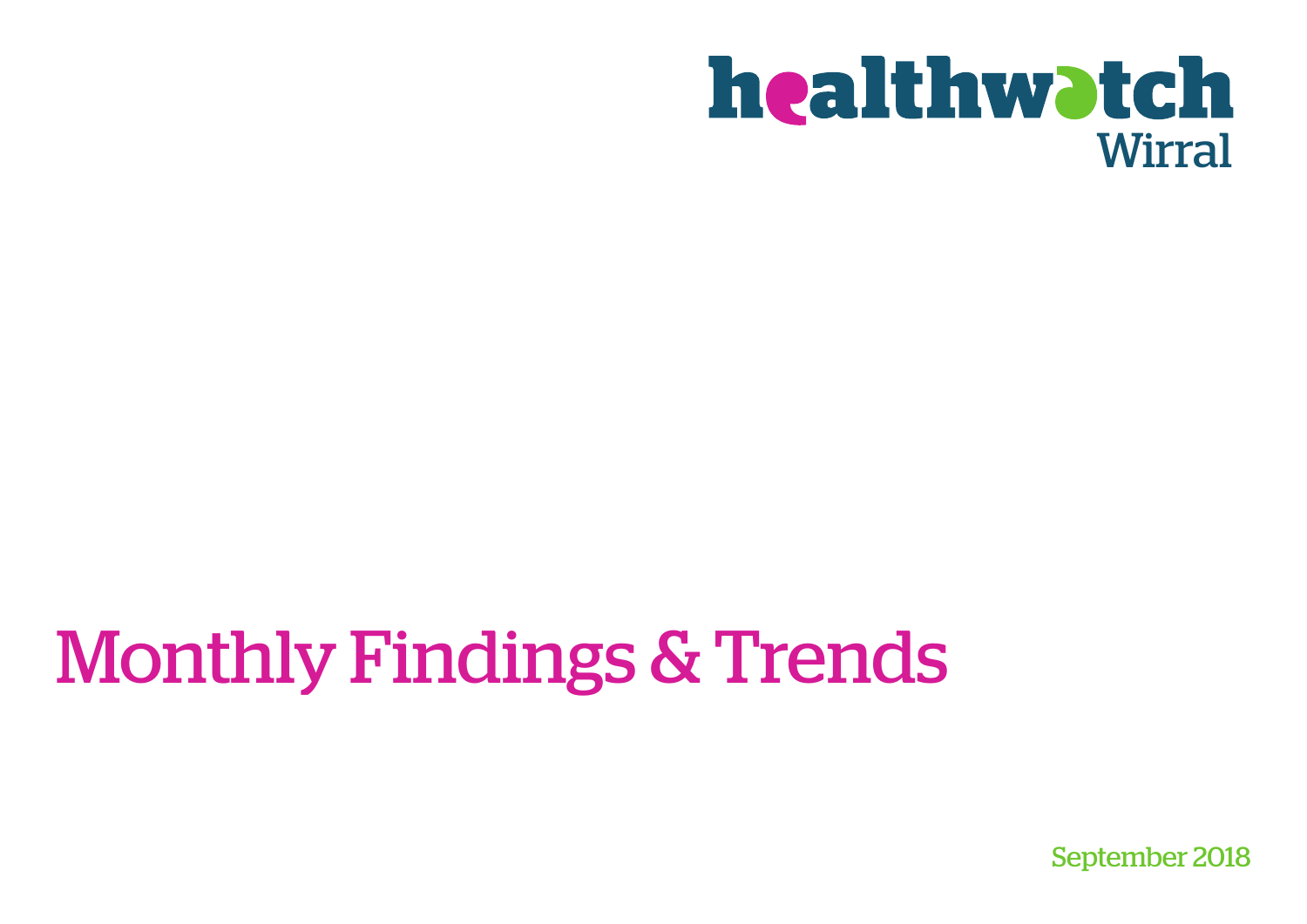#### **How did people contact us? Nature of Contact**



#### **Type of Service Discussed**









\*This includes feedback about GP's but could also include certain dentists and walk-in centres depending on the provider.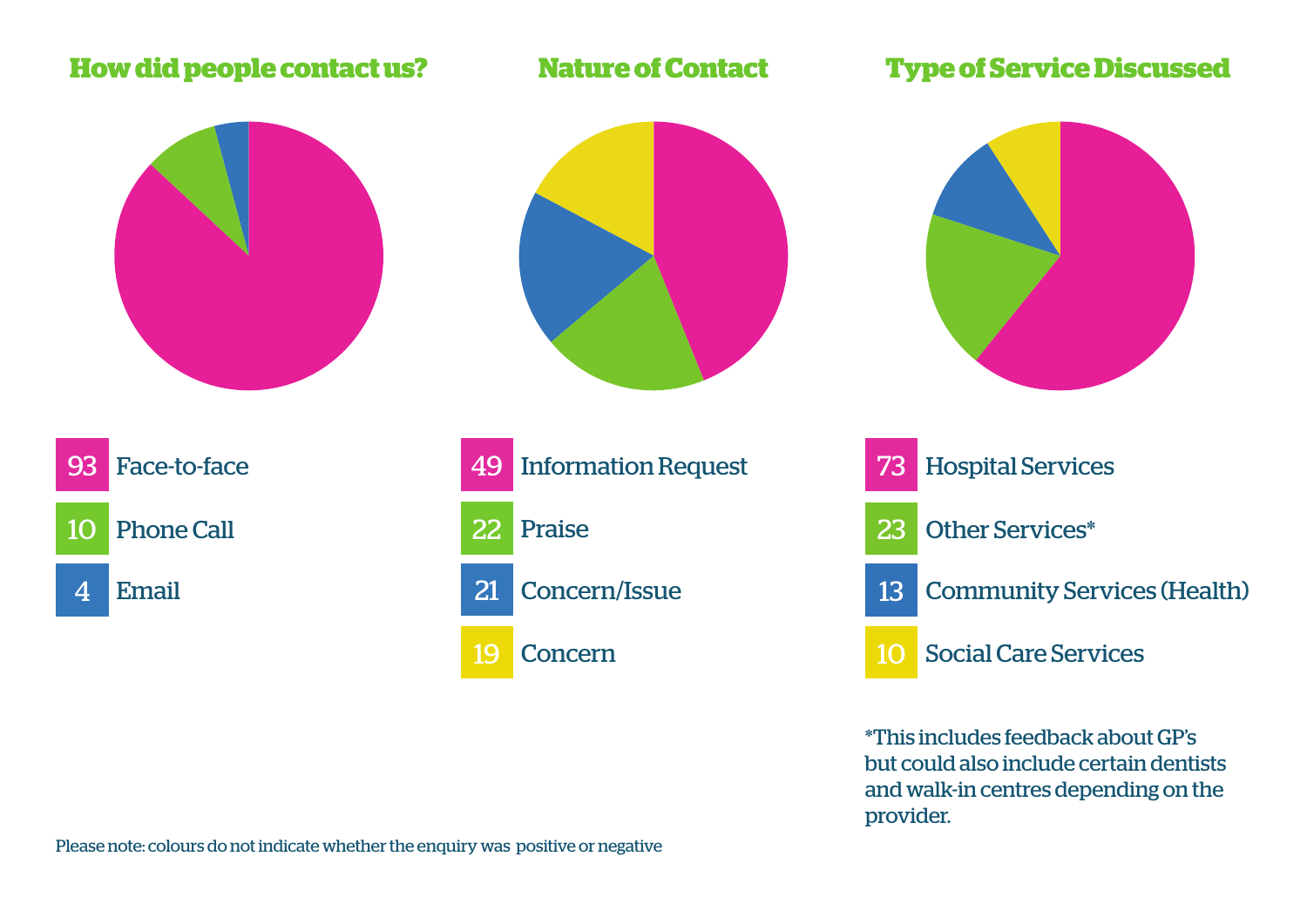| <b>Top 3 Topics of</b><br><b>Communication</b> |                                                                     | <b>Top 3 Services Talked About</b> |                                                           | <b>Top Providers Talked About</b>                  |                                                                                                                   |                                                                        |  |
|------------------------------------------------|---------------------------------------------------------------------|------------------------------------|-----------------------------------------------------------|----------------------------------------------------|-------------------------------------------------------------------------------------------------------------------|------------------------------------------------------------------------|--|
|                                                | Access to Information<br>Talked about by <b>22%</b> of people       |                                    | <b>Acute Care</b><br>Talked about by <b>42%</b> of people |                                                    | <b>Wirral University Teaching Hospital</b><br><b>NHS Foundation Trust</b><br>Talked about by <b>73%</b> of people |                                                                        |  |
|                                                | 68%                                                                 | 32%                                | 48%                                                       | 52%                                                | 51%                                                                                                               | 49%                                                                    |  |
|                                                | <b>Quality of Treatment</b><br>Talked about by <b>18%</b> of people |                                    | <b>Primary Care/GP's</b><br>Talked about by 6% of people  |                                                    | Wirral Metropolitan Borough Council<br>Talked about by 5% of people                                               |                                                                        |  |
|                                                | 67%                                                                 | 33%                                | 50%                                                       | 50%                                                | 40%                                                                                                               | 60%                                                                    |  |
|                                                | Access to a Service<br>Talked about by 14% of people                |                                    |                                                           | <b>Outpatients</b><br>Talked about by 6% of people |                                                                                                                   | Department of Work and Pensions<br>Talked about by <b>5%</b> of people |  |
|                                                | 43%                                                                 | 57%                                | <b>20%</b>                                                | 80%                                                | 75%                                                                                                               | 25%                                                                    |  |



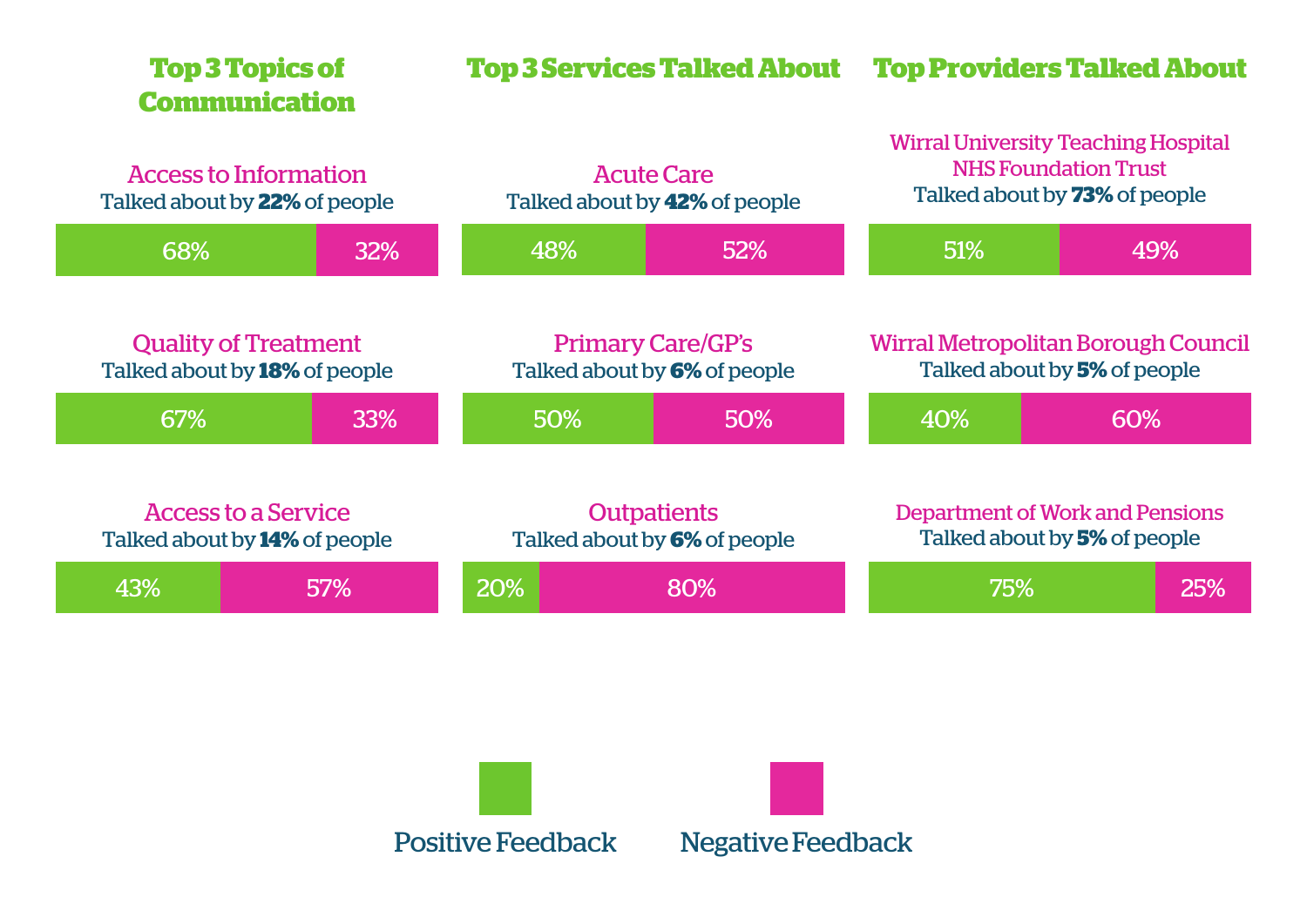#### **Top Primary Issues**

Access to a Service Quality of Treatment Staff Attitudes Appointments

#### **Top Secondary Issues**

Staff Attitudes Access to a Service Access to Information Quality of Treatment Communication

Healthwatch Wirral Service User Satisfaction



# **Case Study**

Access to Information A service user had been provided with incorrect information about Phlebotomy services at Civic Medical Centre.

> Healthwacth Wirral advised the service user about the current changes in Phlebotomy services, and informed them that Arrowe Park no longer provided a blood test service.

Healthwatch Wirral contacted Civic Medical Centre and informed them that they were giving incorrect information to their patients.

The service user was also advised to contact their GP again to make an urgent blood test appointment.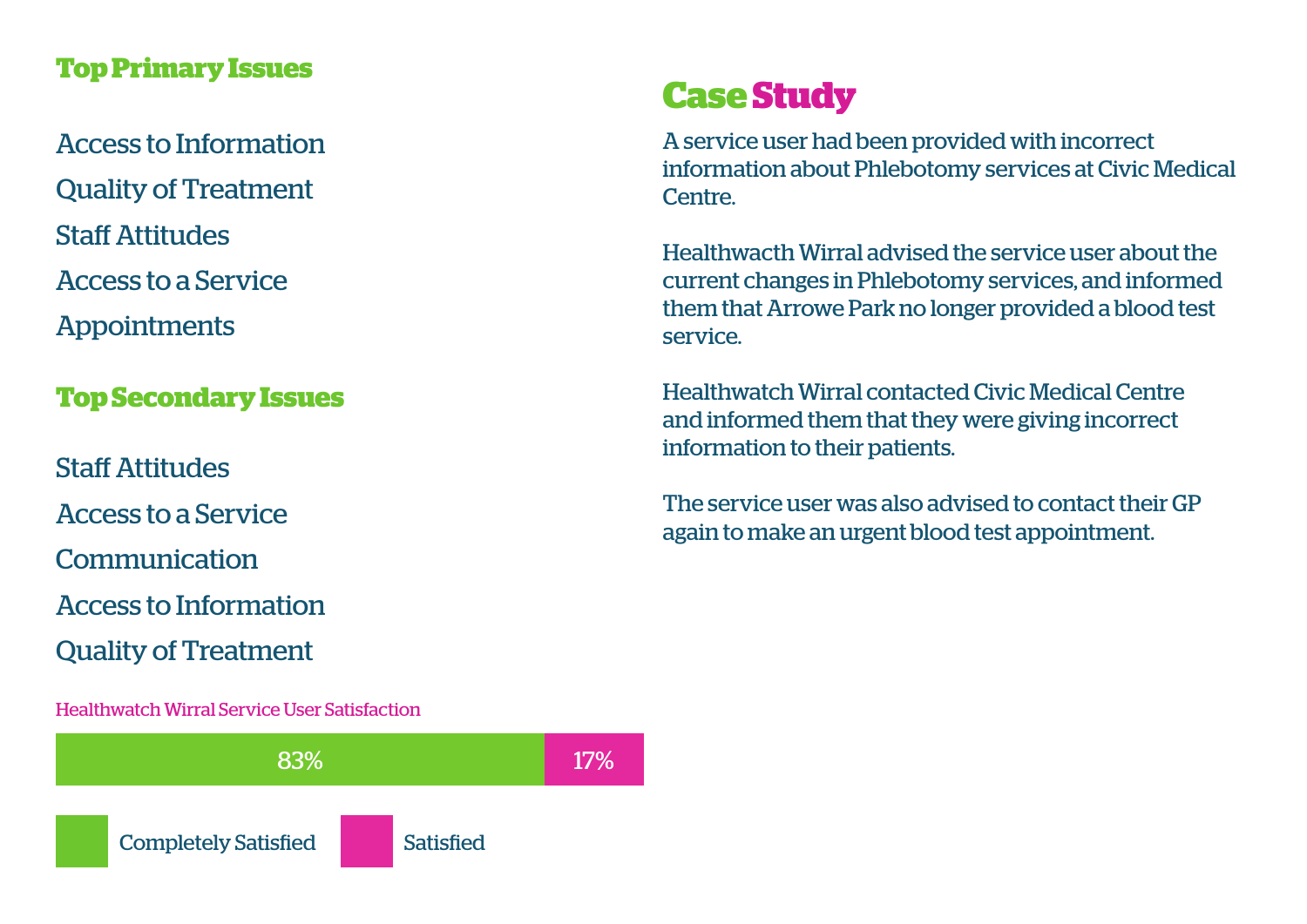# **Findings and Trends**

Appointments for CAB within the hospital, these are currently made by using the 'Askuswirral' telephone number, however due to lack of communication when people arrive at the hospital there are no CAB staff in attendance. A meeting is planned with Jeanette Morgan (CAB) to clarify the booking procedure and prevent this happening.

Patients are reluctant to hand over specimens to the lab through embarrassment, Healthwatch Wirral to suggest a drop-off point instead of personal handover.

Requests for mental health support services.

Problems with Patient TV services - Healthwatch Wirral liaised directly with Premier TV to resolve problems and arrange refunds.

Other trends continue to include cancelled outpatients appointments with no notification to patients. Postponed operations for varying reasons.

Healthwatch continue to log praise for staff for quality of care and treatment on various wards, particularly

#### 10 and 18.

The info bank is currently signposting approximately 41 people on average per day.

#### **Engagement with patients and the public this month has:**

- » Raised safeguarding concerns over Daleside nursing home.
- » Helped relatives resolve care and treatment issues identified on wards.
- » Raised concerns over discharge procedures
- » Relocated lost property
- » Connect relatives with Matrons helpline

#### **Recommendations**

- » Additional cash machine for Arrowe Park site. (Ongoing)
- » Introduction of debit card machines in food outlets at Arrowe Park. (Ongoing)
- » A central drop of point for lab specimens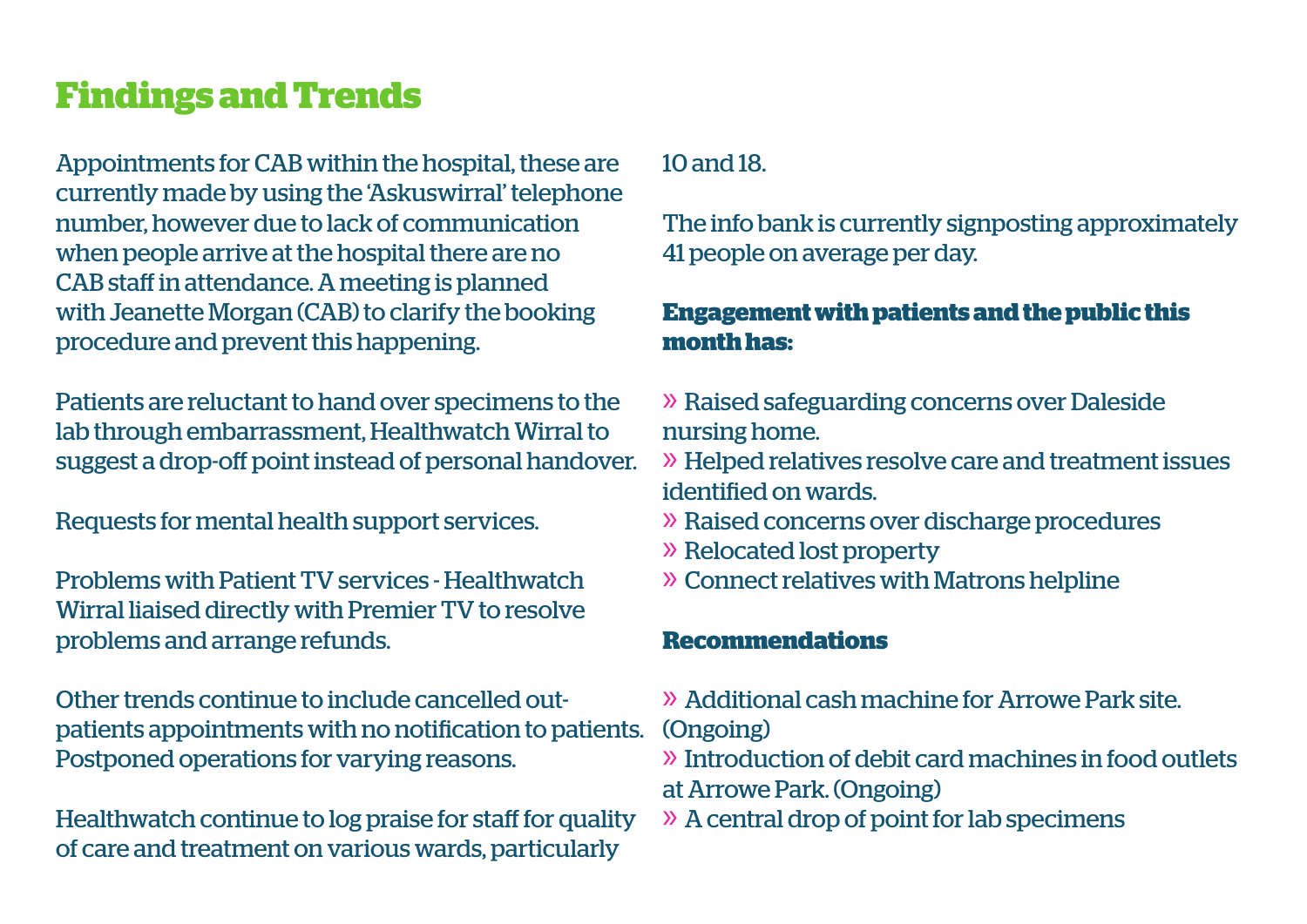During the month of September accurate statistics were collated regarding signposting both internally (within Arrowe Park hospital) and externally to outside agencies, organisations & charities.

**Internal signposting**

828

# **Most asked for internal signposting**

**Ultrasound and CT Scans**

**External signposting**

37

**Issues/Concerns Raised**

103

**Total Footfall**

**Total footfall for September**

968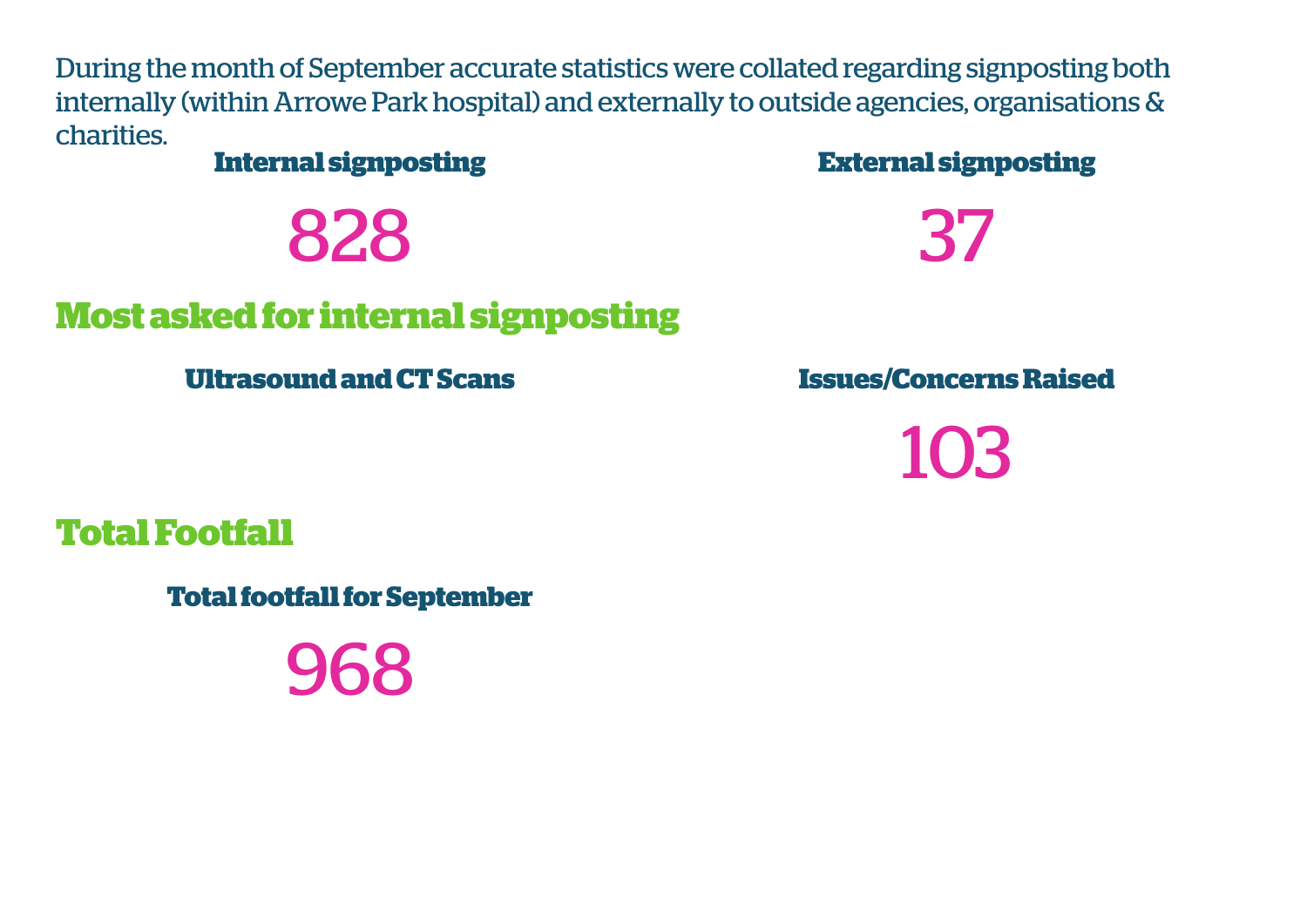### **Most used external agencies signposted to include:**

- » W.I.R.E.D
- » CAB Askuswirral
- » DWP
- » Alzheimer's Society
- » Macmillan
- » DWP

### **Other organisations continuing to have a presence in the info bank each week are:**

- » AGE UK (Right time right place)
- » NHS professionals
- » Point of care professional promotion